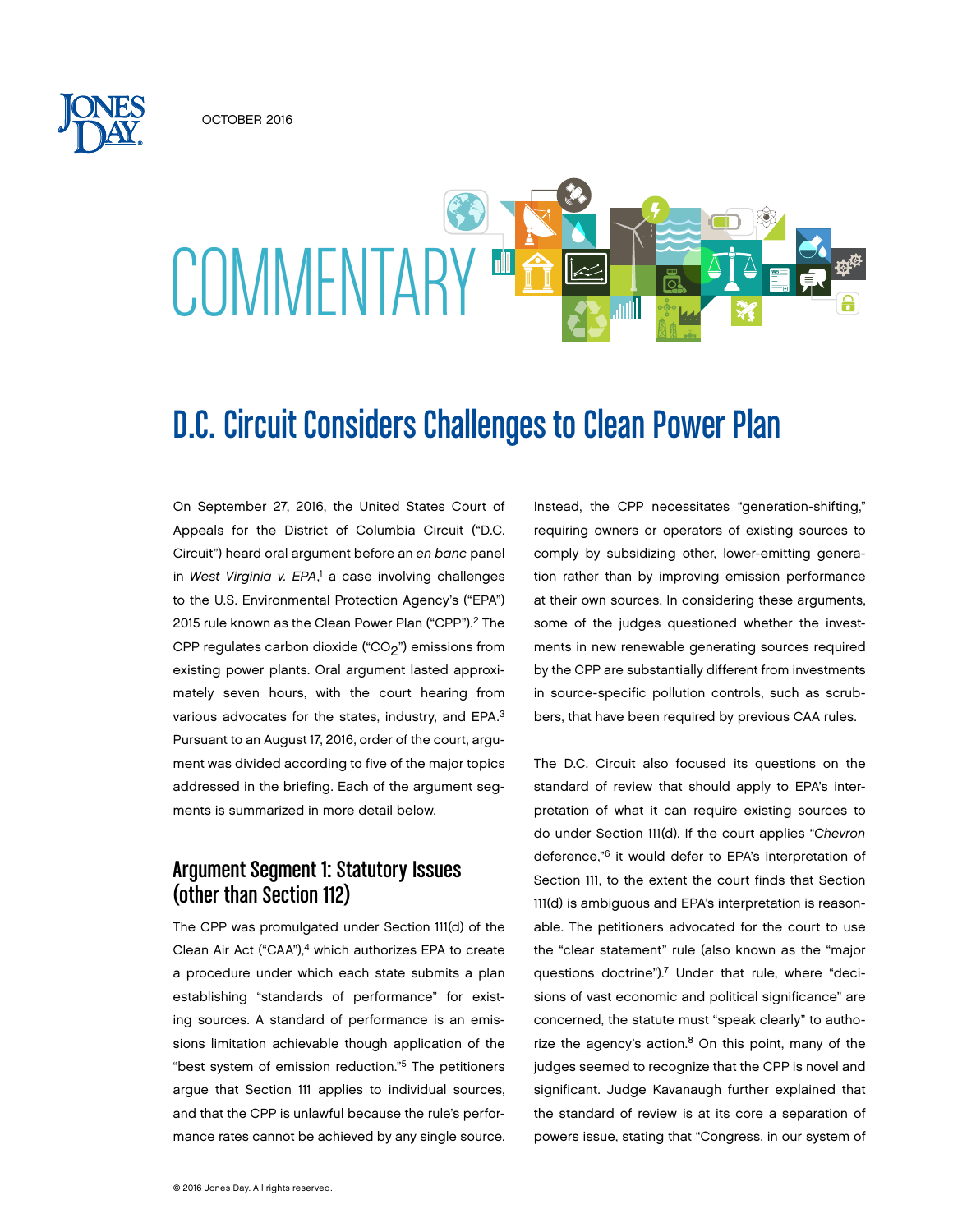separation of powers, should be making the big policy decisions; or we want to be sure they've clearly assigned the big policy decision to the agency."

In further considering separation of powers, some of the judges questioned whether the Supreme Court of the United States has already established that EPA may regulate  $CO<sub>2</sub>$ from power plants under Section 111, through landmark cases such as *Massachusetts v. EPA*9 and *American Electric*  Power v. Connecticut.<sup>10</sup> However, the petitioners consistently stressed that the CPP is transformative not just because it regulates CO2 but, more importantly, due to the *manner* in which EPA chose to do so—namely, by forcing power plants to invest in their renewable energy competitors, and leaving many sources with no option but to prematurely retire.

### Argument Segment 2: Section 112

The CAA prohibits EPA from regulating a source category, such as power plants, under Section 111(d) if that source category is already regulated under the provisions for hazardous air pollutants in Section 112 of the CAA.<sup>11</sup> Power plants are regulated under Section 112. The petitioners therefore assert that the CPP is unlawful because it is prohibited by what is referred to as the "Section 112 exclusion." EPA counters by arguing that the Section 112 exclusion language is ambiguous. EPA also relies on the fact that two different versions (one from the House and one from the Senate) of the Section 112 exclusion were passed by Congress during the 1990 CAA amendments, creating greater ambiguity.

Questions from the panel during this segment of the oral argument focused on process. For example, the judges asked for clarification as to which version of the CAA (the Statutes at Large or the U.S. Code—one has text from both houses and one does not) should be referenced, and what the standard procedures are for addressing conflicting versions of enacted laws. Several judges expressed the view that the statutory language was difficult to understand and interpret regardless of which version of it they read. It appeared that most of the judges had extensively reviewed the legislative history and were interested in the advocates' positions as to whether and how Congress's intent should influence interpretation of the Section 112 exclusion. The panel acknowledged that the following statement from the Supreme Court

in *American Electric Power* supports the petitioners' reading: "EPA may not employ § 7411(d) if existing stationary sources … are regulated under the … hazardous air pollutants program, § 7412."12 However, there seemed to be some disagreement among the judges regarding the weight that statement should be afforded.

### Argument Segment 3: Constitutional Issues

The petitioners claim that the CPP unconstitutionally commandeers and coerces states by obligating state officials to carry out federal energy policy. During oral argument, the D.C. Circuit questioned whether the CPP is markedly different in this respect from other federal mandates. An additional issue the judges seemed to struggle with is whether electricity grid regulation is in fact within the scope of traditional state police power. Focusing again on separation of powers issues, some of the judges suggested that if the CPP does infringe on state police power, then EPA would need a clear statement from Congress to upset the existing cooperative federalism scheme.

### Argument Segment 4: Notice Issues

The final CPP is very different from the version of the rule originally proposed by EPA. The petitioners therefore argue that there was inadequate notice and comment. In addition to the present petition for review before the D.C. Circuit, various petitions for reconsideration have also been filed with (and are currently pending before) the agency, some also alleging that EPA did not provide adequate notice. During oral argument, the D.C. Circuit focused on procedural issues, including whether EPA must first render a decision on the petitions for reconsideration before the court could hear the petitioners' notice arguments. The petitioners stressed that EPA's briefing and arguments before the court made clear that the agency believes there was adequate notice, and therefore pursuing the administrative process would be futile.

## Argument Segment 5: Record-Based Issues Not Submitted on the Briefs

The petitioners filed separate and extensive briefing on procedural and record-based issues that warrant *vacatur* of the CPP even assuming EPA has authority to promulgate the rule. At the parties' and the court's request, oral argument was limited to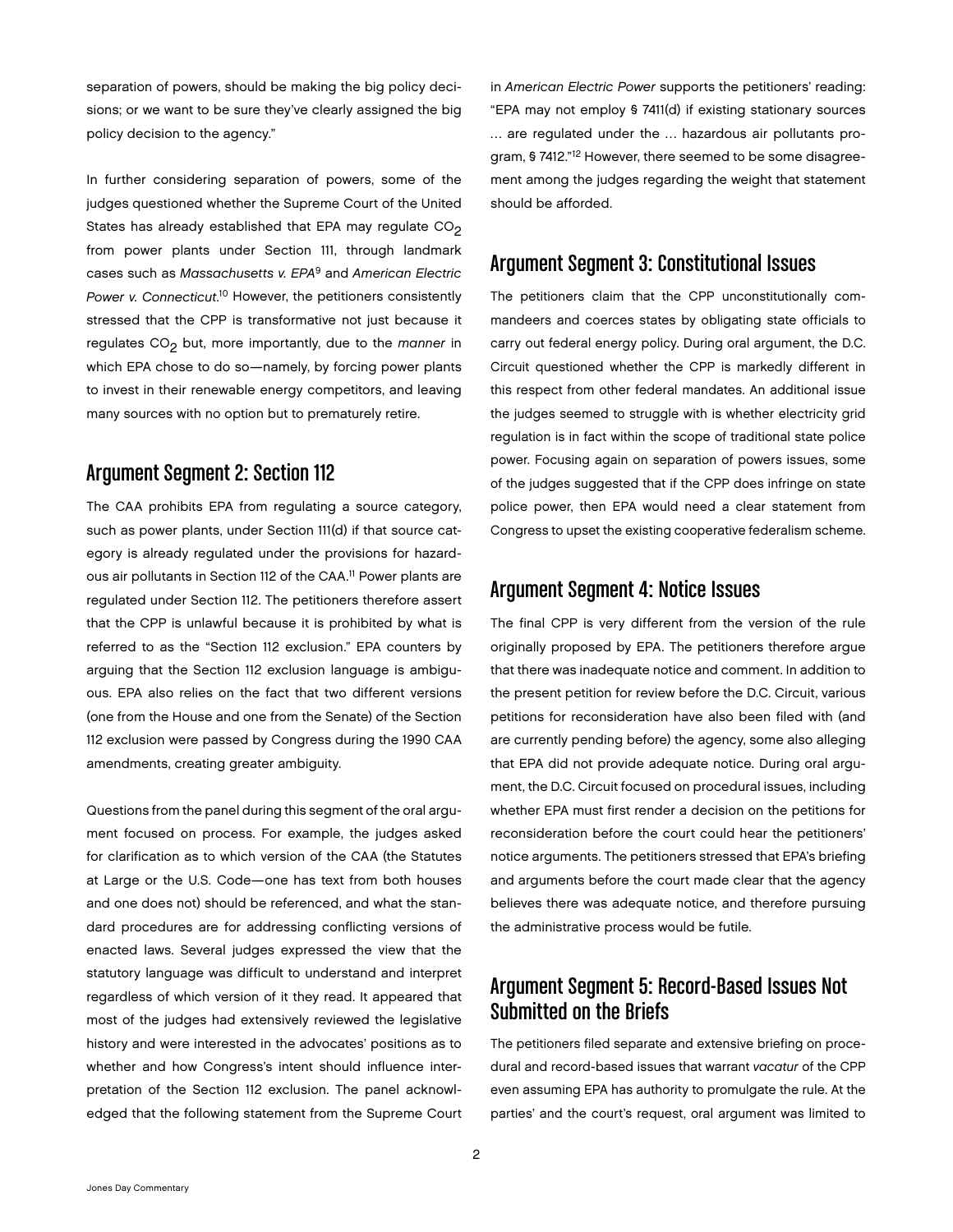particular record-based issues, including whether EPA has met its burden of showing that the CPP is "adequately demonstrated" and "achievable" as required by Section 111(d). For example, the petitioners argue that EPA has not shown that sufficient renewable energy credits will be available to allow compliance with the rule. The panel's questions during this argument segment indicated that some of the judges consider these claims to be premature, and that the petitioners should instead bring specific issues before the court at a later date through as-applied challenges. The judges asked several questions of EPA seemingly aimed at confirming that the rule allows the petitioners to come before the court again if practical problems arise during implementation of the CPP. The judges did, however, also seem concerned about whether certain aspects of EPA's projections were arbitrary and capricious due to, for example, the use of inaccurate or unrepresentative data.

### **Conclusions**

It is difficult to predict the outcome of *West Virginia v. EPA*, in particular because the case is before the *en banc* panel and the parties presented myriad arguments both in the briefs and at oral argument. The D.C. Circuit seemed most receptive to the petitioners' statutory arguments, in particular the claim that generation-shifting is not contemplated by Section 111(d) of the CAA. If the court rules in favor of the petitioners on these grounds, it may not reach many of the other arguments. The court's opinion is not expected until late 2016 or early 2017.

*Jones Day currently represents some of the parties challenging the Clean Power Plan in* West Virginia v. EPA*, Case No. 15-1363.*

### Lawyer Contacts

For further information, please contact your principal Firm representative or one of the lawyers listed below. General email messages may be sent using our "Contact Us" form, which can be found at [www.jonesday.com/contactus/.](http://www.jonesday.com/contactus/)

Charles T. Wehland Chicago +1.312.269.4388 [ctwehland@jonesday.com](mailto:ctwehland@jonesday.com)

Mary Beth Deemer Pittsburgh +1.412.394.7920 [mbdeemer@jonesday.com](mailto:mbdeemer@jonesday.com) John A. Rego Cleveland +1.216.586.7542

[jrego@jonesday.com](mailto:jrego@jonesday.com)

Alina Fortson Chicago +1.312.269.1542

[nmackimm@jonesday.com](mailto:nmackimm@jonesday.com)

Nancy MacKimm

+1.832.239.3776

Houston

Thomas M. Donnelly San Francisco +1.415.875.5880 [tmdonnelly@jonesday.com](mailto:tmdonnelly@jonesday.com)

G. Graham Holden Atlanta +1.404.581.8220 [ggholden@jonesday.com](mailto:ggholden@jonesday.com) Casey F. Bradford Atlanta +1.404.581.8119 [cbradford@jonesday.com](mailto:cbradford@jonesday.com)

[afortson@jonesday.com](mailto:afortson@jonesday.com)

Kevin P. Holewinski **Washington** +1.202.879.3797 [kpholewinski@jonesday.com](mailto:kpholewinski@jonesday.com)